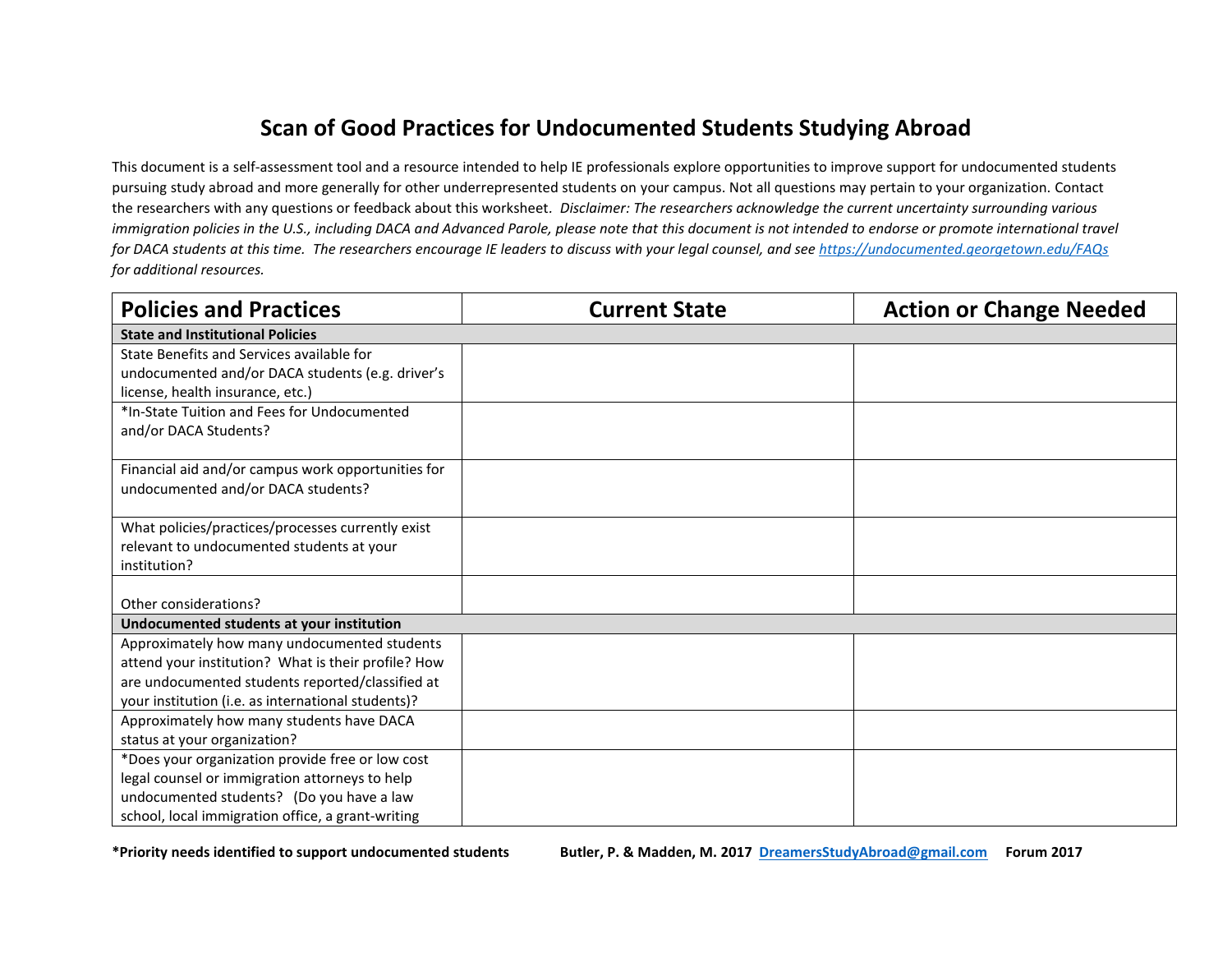| office that might help in this area?) If so, how do |  |
|-----------------------------------------------------|--|
| students learn about these resources?               |  |
| Does your campus have an office/staff member or     |  |
| any resources dedicated to supporting               |  |
| Undocumented Students? If so, are these resources   |  |
| connected to Ed Abroad?                             |  |
| How is immigration status of undocumented           |  |
| students tracked and reported at your institution   |  |
| (e.g. AB540, DACA, etc)? Who owns this              |  |
| information, if it is available? Does the Education |  |
| Abroad Office have access to this information for   |  |
| outreach purposes?                                  |  |
|                                                     |  |
| Does your campus offer any Immigrant Ally training  |  |
| or resources to train faculty and staff about the   |  |
| needs of undocumented students? How would           |  |
| students identify their allies on campus?           |  |
| Other considerations?                               |  |
|                                                     |  |
|                                                     |  |
| Website                                             |  |
| What information specific to undocumented           |  |
| students about financial aid and funding (grants,   |  |
| scholarships, loans, etc.) is available on your     |  |
| website?                                            |  |
| What information for undocumented students          |  |
| regarding study abroad opportunities via DACA and   |  |
| Advanced Parole is available to students on         |  |
| website? Do you offer any materials in other        |  |
| languages that reflect your undocumented student    |  |
| profiles?                                           |  |
| *Can undocumented students find important           |  |
| information they need about campus and              |  |
| community resources independently on your           |  |
| website, without having to risk disclosing their    |  |
| status at your institution?                         |  |
| Other considerations?                               |  |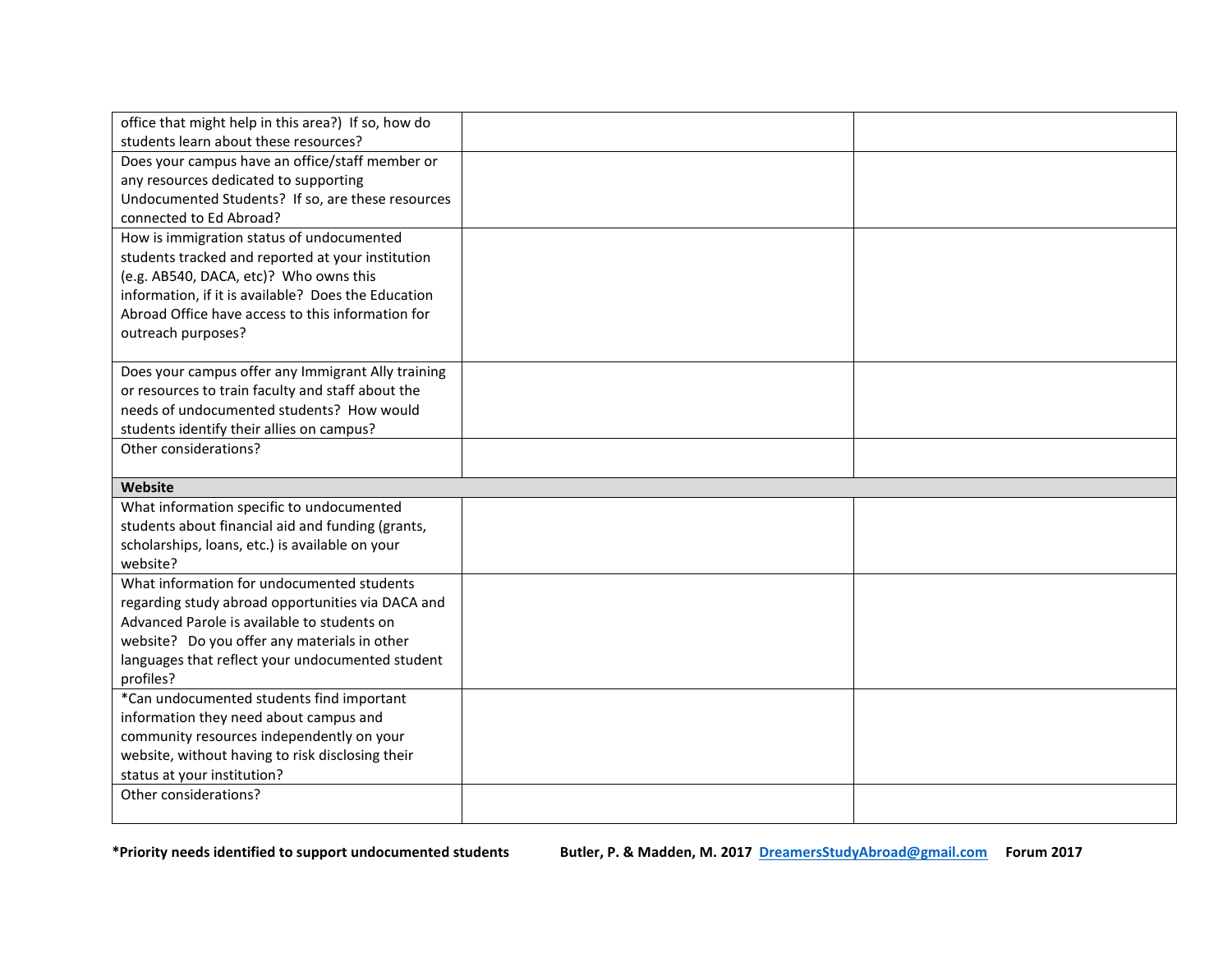| <b>U.S. Study Abroad &amp; Related Resources</b>       |  |  |
|--------------------------------------------------------|--|--|
| How many DACA students have successfully studied       |  |  |
| abroad using Advanced Parole at your institution?      |  |  |
| Have any AP applicants not succeeded in studying       |  |  |
| abroad? Why?                                           |  |  |
| Does the study abroad office/staff conduct             |  |  |
| marketing & outreach specifically for                  |  |  |
| undocumented students?                                 |  |  |
| How might ed abroad staff learn about a student's      |  |  |
| DACA status or encourage students to disclose?         |  |  |
| *In what ways are staff trained to appropriately       |  |  |
| respond if a student discloses DACA status?            |  |  |
| Are all staff in the study abroad office trained to be |  |  |
| knowledgeable about specific needs of DACA and         |  |  |
| Advanced Parole? Or is there a specialized advisor     |  |  |
| with specific training and skills? If so, how would    |  |  |
| students know whom to contact?                         |  |  |
| What advising considerations might be important        |  |  |
| when discussing study abroad with heritage-seeking     |  |  |
| DACA/AP students?                                      |  |  |
| Are any specialized pre-departure orientation          |  |  |
| sessions available to DACA/AP participants?            |  |  |
| *Does your office provide specific advising relevant   |  |  |
| to the re-entry process for DACA/AP students?          |  |  |
| *Does your office connect with participant's post-     |  |  |
| program? Are there any opportunities for past          |  |  |
| DACA/AP participants to provide peer mentoring         |  |  |
| and guidance for current participants?                 |  |  |
| *How might staff communicate their own diversity       |  |  |
| and commitment or interests to student diversity       |  |  |
| and supporting immigrant students visibly?             |  |  |
| Do your staff reflect student diversity and            |  |  |
| demographics on your campus?                           |  |  |
| Other considerations?                                  |  |  |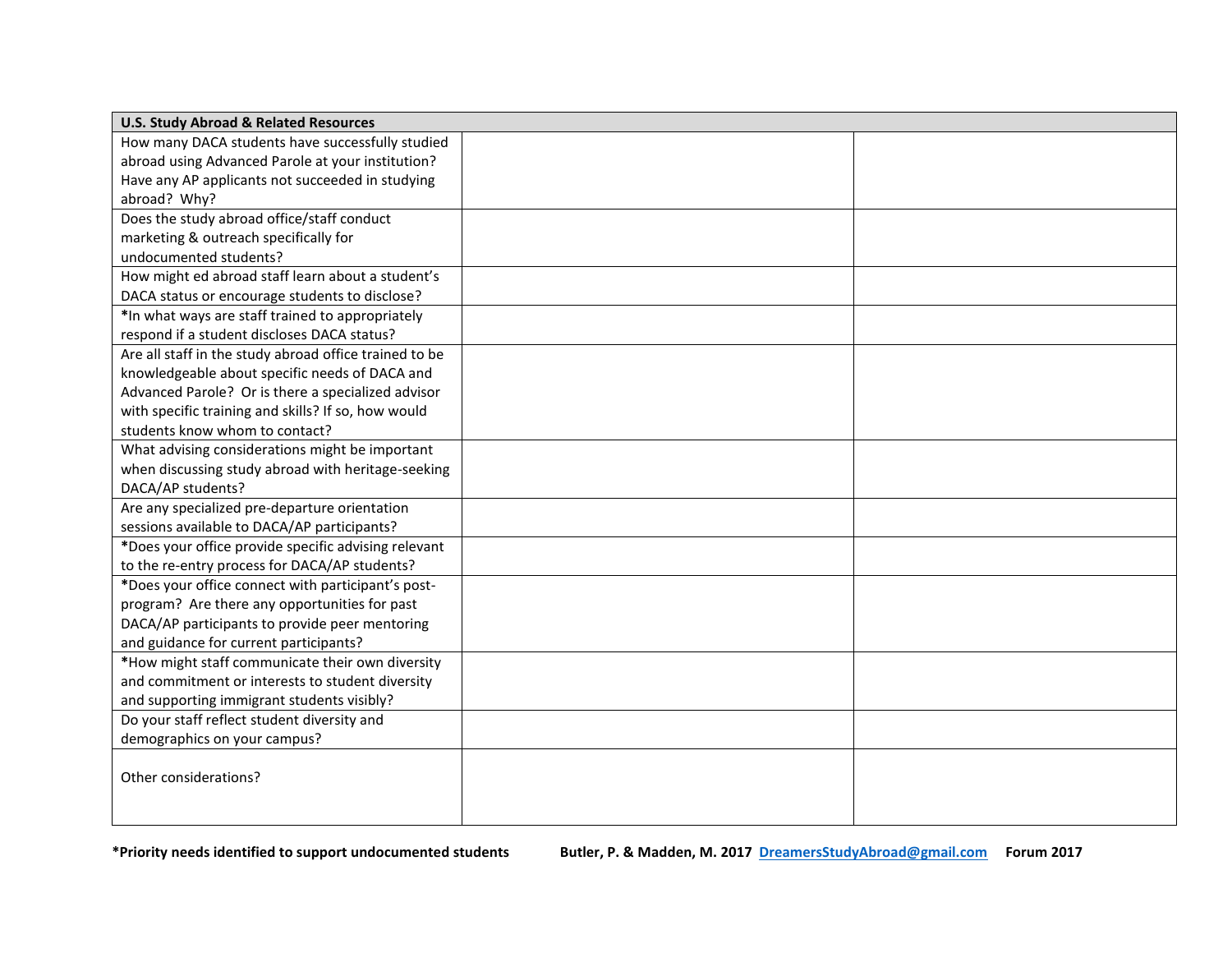| <b>Onsite Study Abroad Considerations</b>              |  |  |  |
|--------------------------------------------------------|--|--|--|
| Are DACA students' statuses disclosed to any faculty   |  |  |  |
| leaders, onsite partners/providers, etc? If so, is the |  |  |  |
| disclosure consented to in advance by the students?    |  |  |  |
| Are faculty leaders or onsite partners/providers       |  |  |  |
| knowledgeable about important considerations for       |  |  |  |
| hosting undocumented students abroad? What             |  |  |  |
| type of training or resources are available?           |  |  |  |
| Do onsite crisis management plans consider how to      |  |  |  |
| support DACA/AP students abroad in the event of        |  |  |  |
| an emergency?                                          |  |  |  |
| How are DACA/AP students abroad oriented onsite        |  |  |  |
| to important resources available to them? Are any      |  |  |  |
| special considerations, particularly related to        |  |  |  |
| emergency protocols, needed?                           |  |  |  |
| Are faculty leaders or onsite staff aware of any       |  |  |  |
| potential implications of students traveling on non-   |  |  |  |
| US passports; particularly if international travel is  |  |  |  |
| built into programs?                                   |  |  |  |
| Other considerations?                                  |  |  |  |
|                                                        |  |  |  |
| <b>Financial Considerations</b>                        |  |  |  |
| What scholarships, grants, loans or other financial    |  |  |  |
| aid is available to undocumented students to           |  |  |  |
| support study abroad participation?                    |  |  |  |
| Is additional financial support available to assist    |  |  |  |
| students with AP application fees, airfare, program    |  |  |  |
| costs, etc?                                            |  |  |  |
| Are funds available to support students with           |  |  |  |
| unexpected educational or personal financial           |  |  |  |
| hardships (e.g. emergency loans, fee waivers, etc.),   |  |  |  |
| to assist students in paying rent, bills, etc.         |  |  |  |
| *Are students able to arrange payment plans for        |  |  |  |
| study abroad?                                          |  |  |  |
| Are budgets for all aspects of the study abroad        |  |  |  |
| experience clearly communicated to students in         |  |  |  |
| advance?                                               |  |  |  |